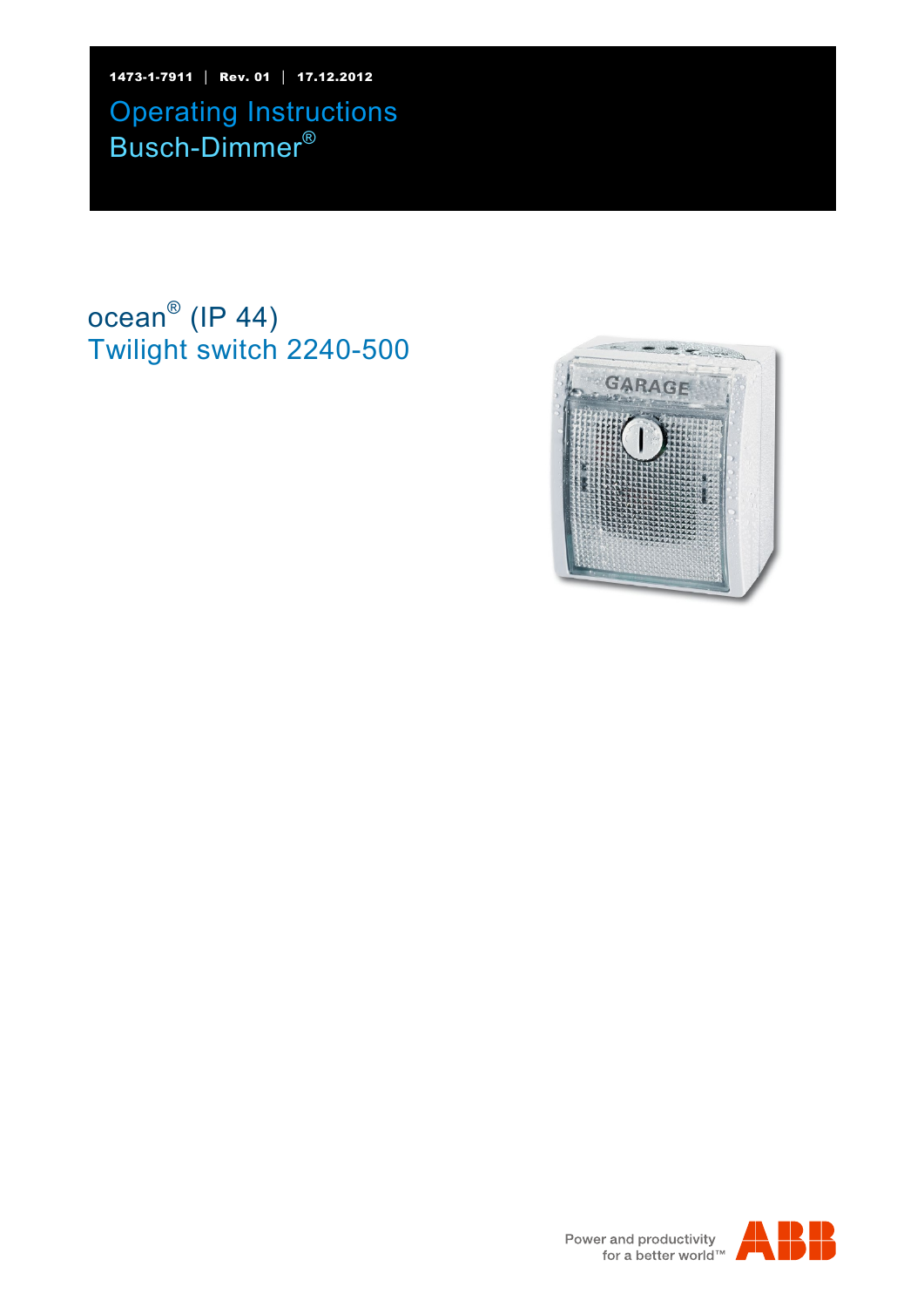| $\overline{1}$ |     |  |  |
|----------------|-----|--|--|
| 2              |     |  |  |
| 3              |     |  |  |
| $\overline{4}$ |     |  |  |
| 5              |     |  |  |
|                | 5.1 |  |  |
|                | 52  |  |  |
| 6              |     |  |  |
|                | 6.1 |  |  |
|                | 6.2 |  |  |
|                | 6.3 |  |  |
|                |     |  |  |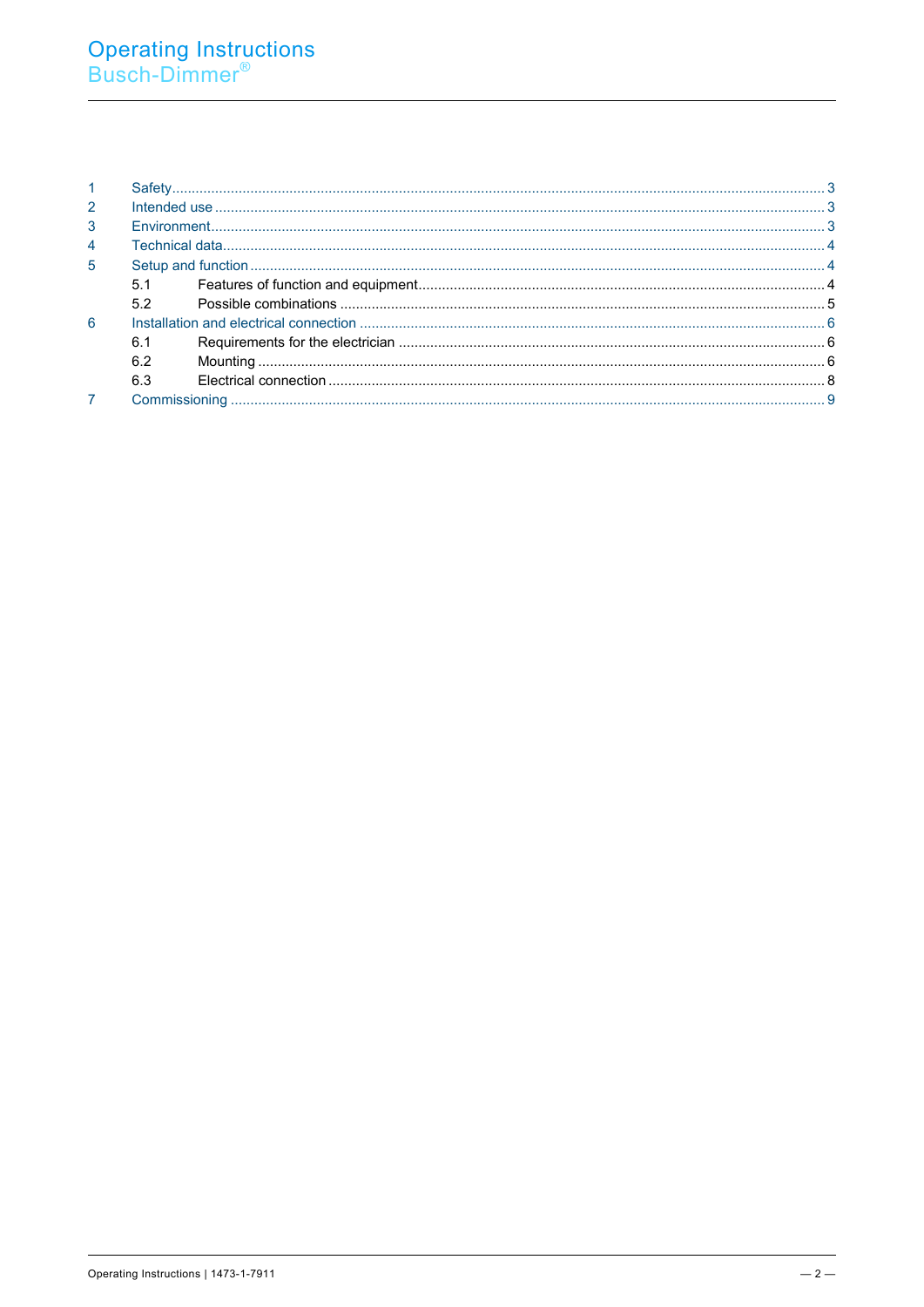<span id="page-2-0"></span>1 Safety



### Warning

#### **Electric voltage!**

Risk of death and fire due to electrical voltage of 230 V.

- Work on the 230V supply system may only be performed by authorised electricians!
- Disconnect the mains power supply prior to installation and/or disassembly!

### <span id="page-2-1"></span>2 Intended use

The device is to be used exclusively with the components that are supplied and licensed as described in chapter "Setup and function".

# <span id="page-2-2"></span>3 Environment



**Consider the protection of the environment!** 

- Used electric and electronic devices must not be disposed of with domestic waste.
	- The device contains valuable raw materials which can be recycled. Therefore, dispose of the device at the appropriate collecting depot.

All packaging materials and devices bear the markings and test seals for proper disposal. Always dispose of the packaging material and electric devices and their components via the authorized collecting depots and disposal companies.

The products meet the legal requirements, in particular the laws governing electronic and electrical devices and the REACH ordinance.

(EU Directive 2002/96/EC WEEE and 2002/95/EC RoHS)

(EU REACH ordinance and law for the implementation of the ordinance (EC) No.1907/2006)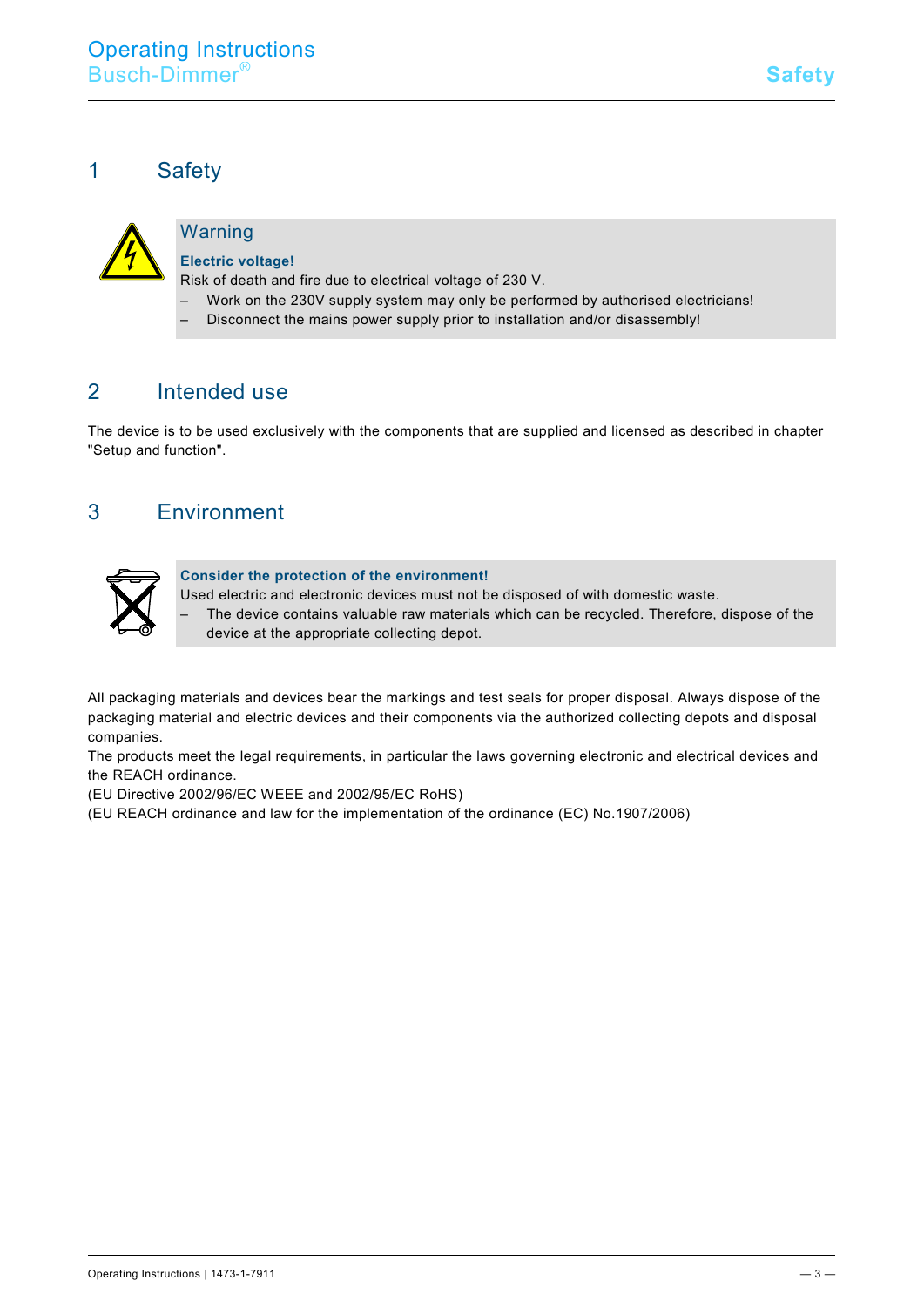# <span id="page-3-0"></span>4 Technical data

| <b>General</b>                      |                                                                 |  |  |  |  |
|-------------------------------------|-----------------------------------------------------------------|--|--|--|--|
| Line-side nominal voltage           | 230 V AC ± 10%, 50 Hz                                           |  |  |  |  |
| Maximum switching capacity          | 16 AX, 5 A $\cos \varphi$ 0.5 ind.                              |  |  |  |  |
| Incandescent lamps or halogen lamps | 2000 W                                                          |  |  |  |  |
| per terminal                        | $2 \times 2.5$ mm <sup>2</sup> – $2 \times 2.5$ mm <sup>2</sup> |  |  |  |  |
| Maximum power loss                  | $\leq$ 1.5 W                                                    |  |  |  |  |
| Twilight sensor                     | Approx. 3  500 lux                                              |  |  |  |  |
| Switch-on / switch-off delay        | $3 \text{ mins}$ . $\leq 6 \text{ mins}$                        |  |  |  |  |
| Protection class                    | <b>IP44</b>                                                     |  |  |  |  |
| Ambient temperature range           | $-35^{\circ}$ C $55^{\circ}$ C                                  |  |  |  |  |

# <span id="page-3-1"></span>5 Setup and function

The device is intended for the activation of the following types of loads:

| Standard loads with conventional transformer |
|----------------------------------------------|
| Standard loads with electronic transformer   |
| Electronic ballasts for fluorescent lamps    |

The twilight switch switches the connected consumers automatically as a function of the ambient brightness.

#### <span id="page-3-2"></span>5.1 Features of function and equipment

- Switch-on/switch-off delay: approx. 3-6 min., fixed setting
- With label area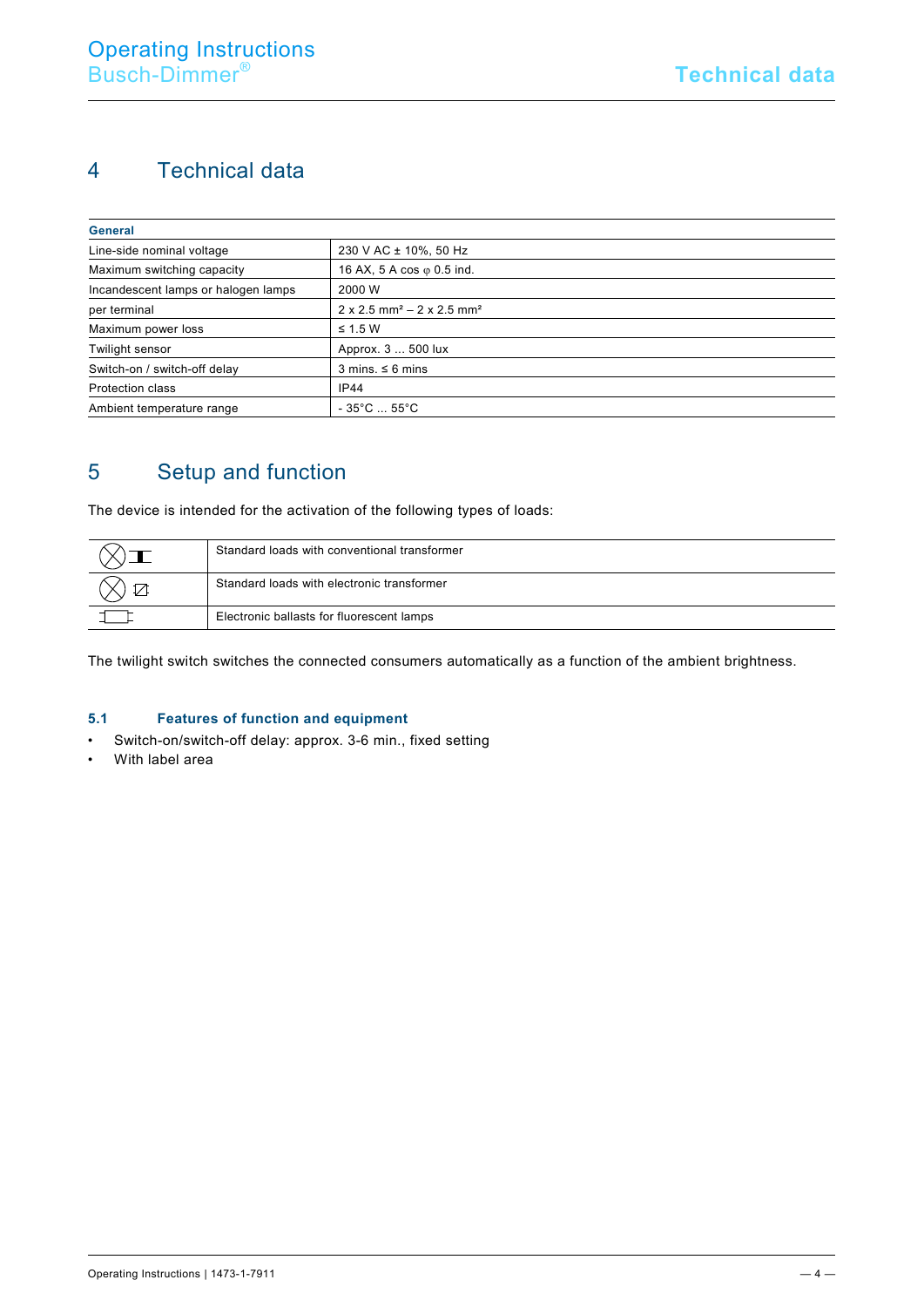#### <span id="page-4-0"></span>5.2 Possible combinations

|                         | GARAGE<br>$\overline{O}$<br>2240 U |
|-------------------------|------------------------------------|
|                         | X                                  |
| 2609 WS                 |                                    |
| $\mathbf{c}$<br>104 304 | X                                  |
| 213 -W-54               |                                    |
|                         | X                                  |
| 2086-W-54               |                                    |
| 2139-W-54               | X                                  |
|                         |                                    |
|                         | X                                  |
| 2137/ W-54              |                                    |
|                         | X                                  |
| 2152 NLI-53             |                                    |
|                         | X                                  |
| 1799 13                 |                                    |
|                         | X                                  |
| 1763-53                 |                                    |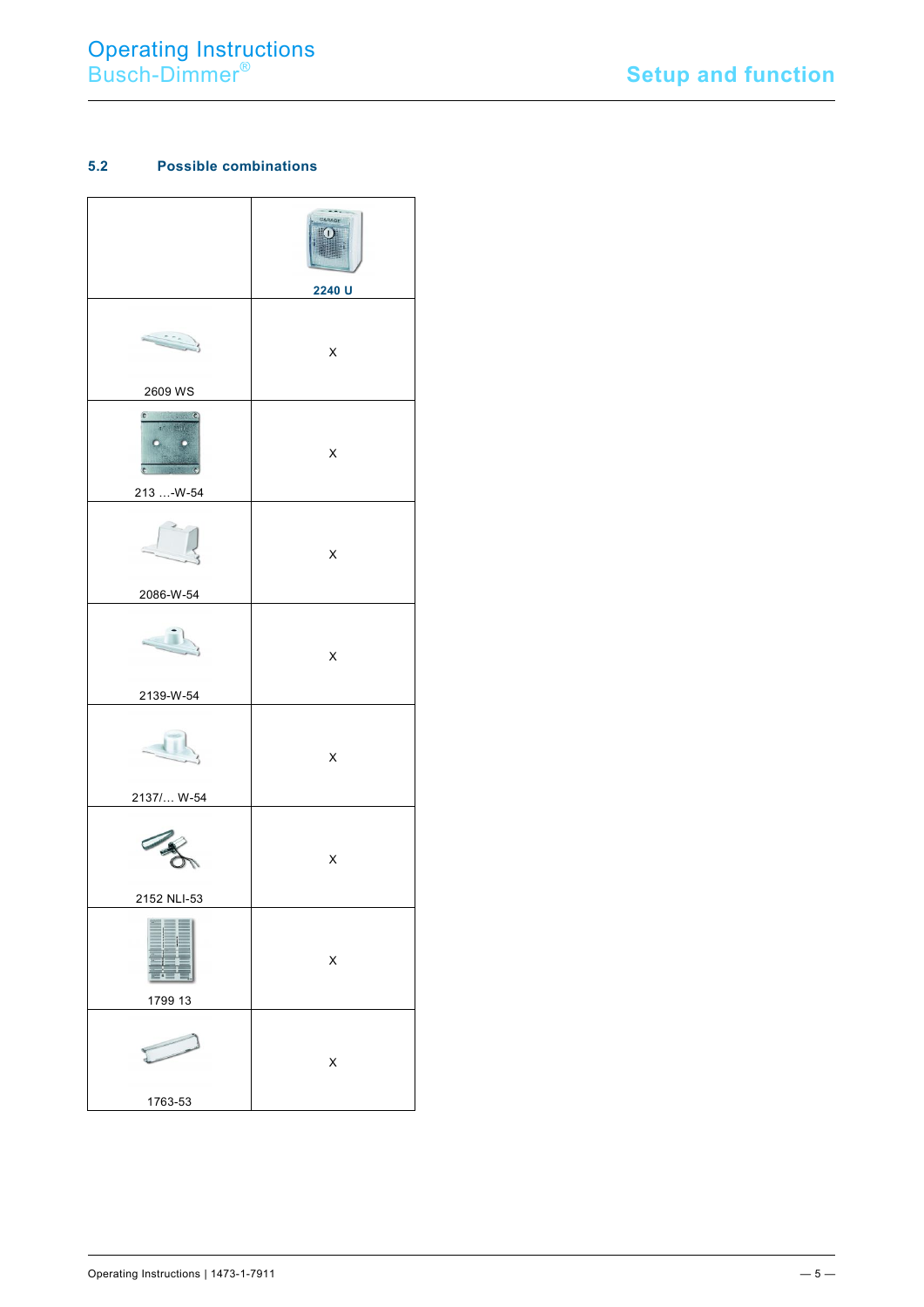### <span id="page-5-0"></span>6 Installation and electrical connection



#### Warning

**Electric voltage!**

Risk of death due to electrical voltage of 230 V during short-circuit in the low-voltage line. – Low-voltage and 230 V lines must not be installed together in a flush-mounted socket!

#### <span id="page-5-1"></span>**6.1 Requirements for the electrician**



## Warning

**Electric voltage!**

Install the device only if you have the necessary electrical engineering knowledge and experience.

- Incorrect installation endangers your life and that of the user of the electrical system.
- Incorrect installation can cause serious damage to property, e.g. due to fire.

The minimum necessary expert knowledge and requirements for the installation are as follows:

- Apply the "five safety rules" (DIN VDE 0105, EN 50110):
	- 1. Disconnect from power;
	- 2. Secure against being re-connected;
	- 3. Ensure there is no voltage;
	- 4. Connect to earth and short-circuit;
- 5. Cover or barricade adjacent live parts.
- Use suitable personal protective clothing.
- Use only suitable tools and measuring devices.
- Check the supply network type (TN system, IT system, TT system) to secure the following power supply conditions (classic connection to ground, protective earthing, necessary additional measures, etc.).

#### <span id="page-5-2"></span>**6.2 Mounting**



#### Warning

#### **Electric voltage!**

Risk of death and fire due to electrical voltage of 230 V.

- Work on the 230V supply system may only be performed by authorised electricians!
- Disconnect the mains power supply prior to installation and/or disassembly!



### **Caution**

#### **Malfunction due to overheating!**

The connected light sources must not be directed toward the twilight switch.

- Keep a sufficient distance to avoid incorrect switching.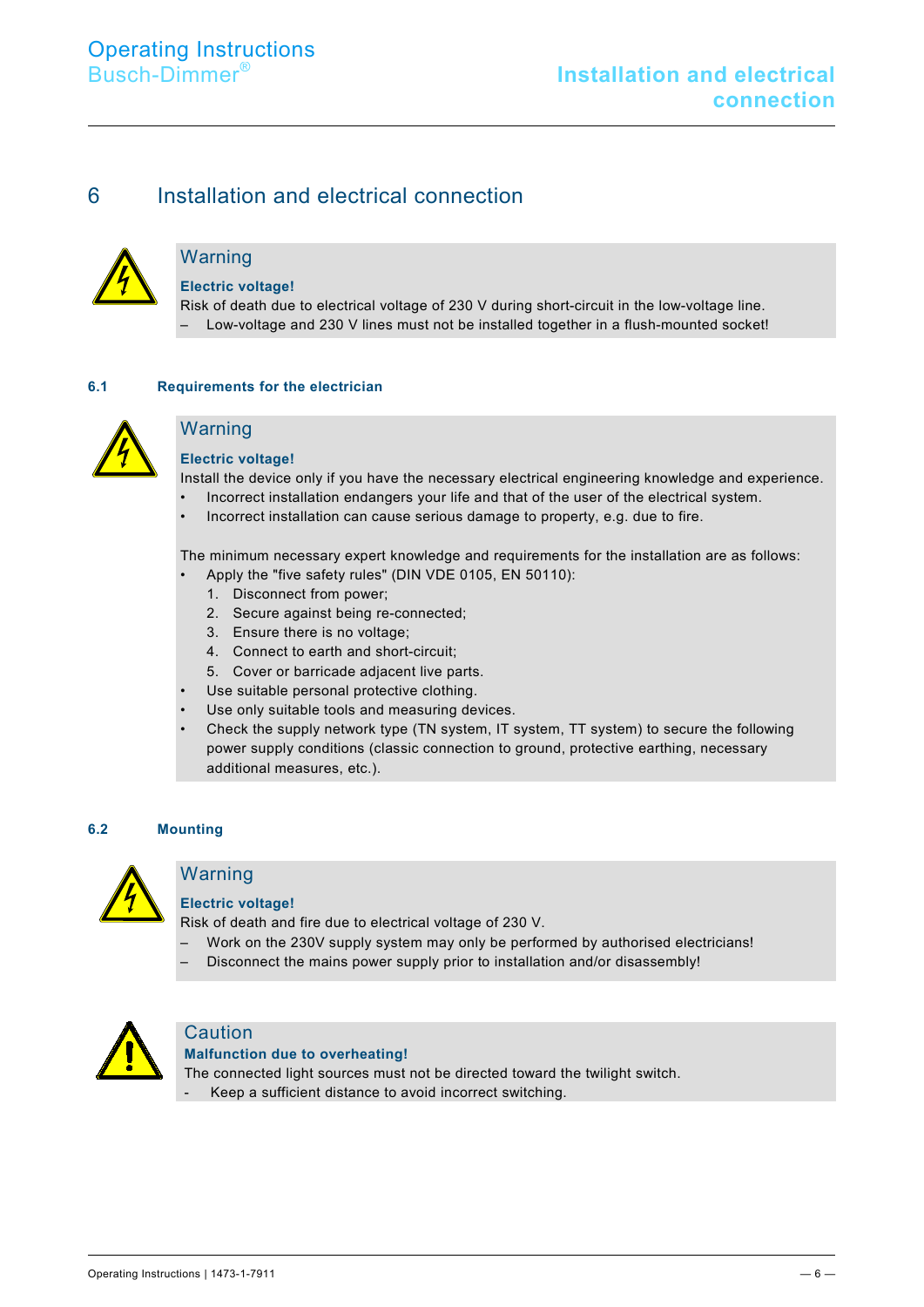

Fig. 1: Pierce the water drain opening



Fig. 2: Cable feed-through from below



Fig. 3: Installation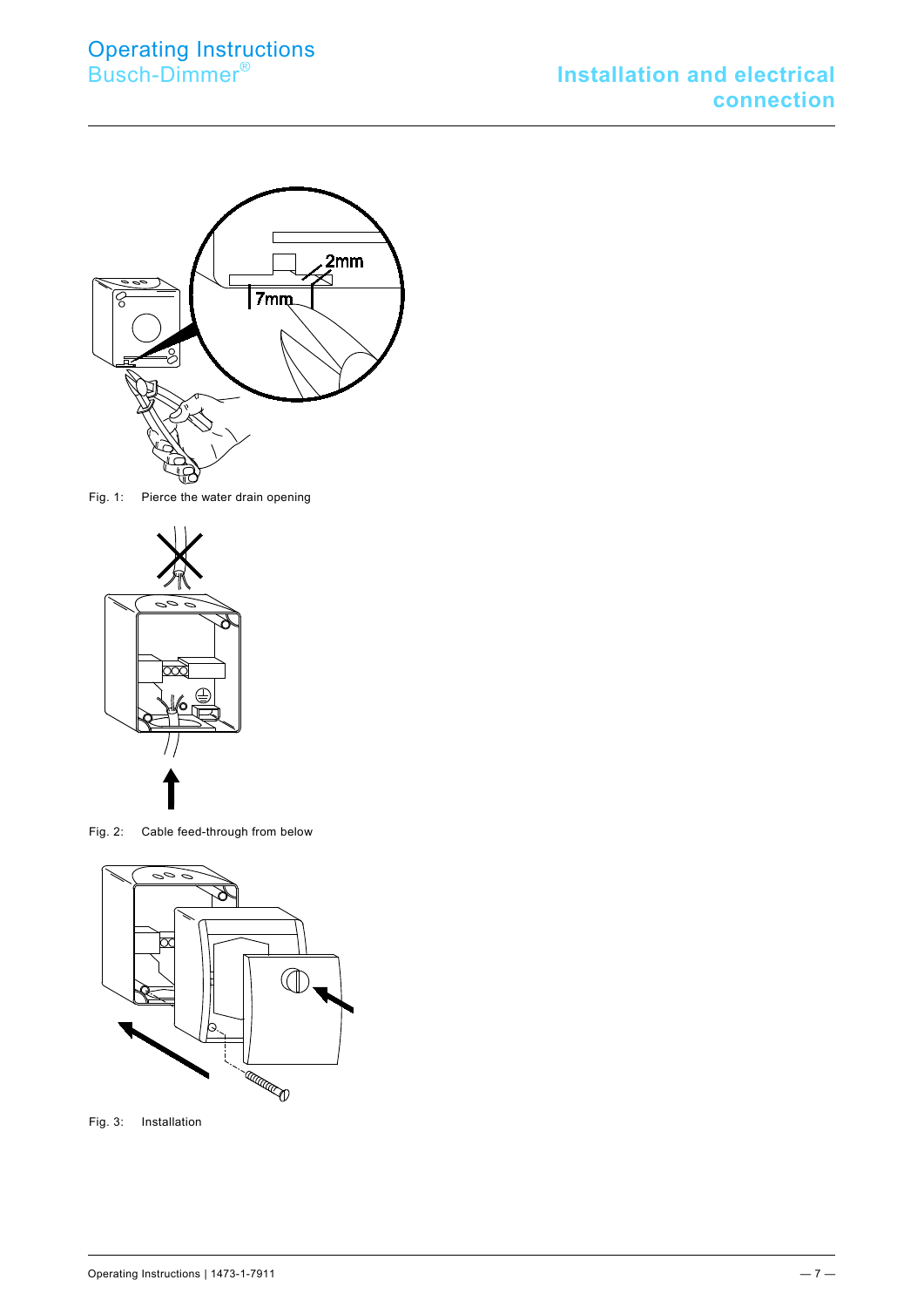<span id="page-7-0"></span>

Fig 4: Circuit diagram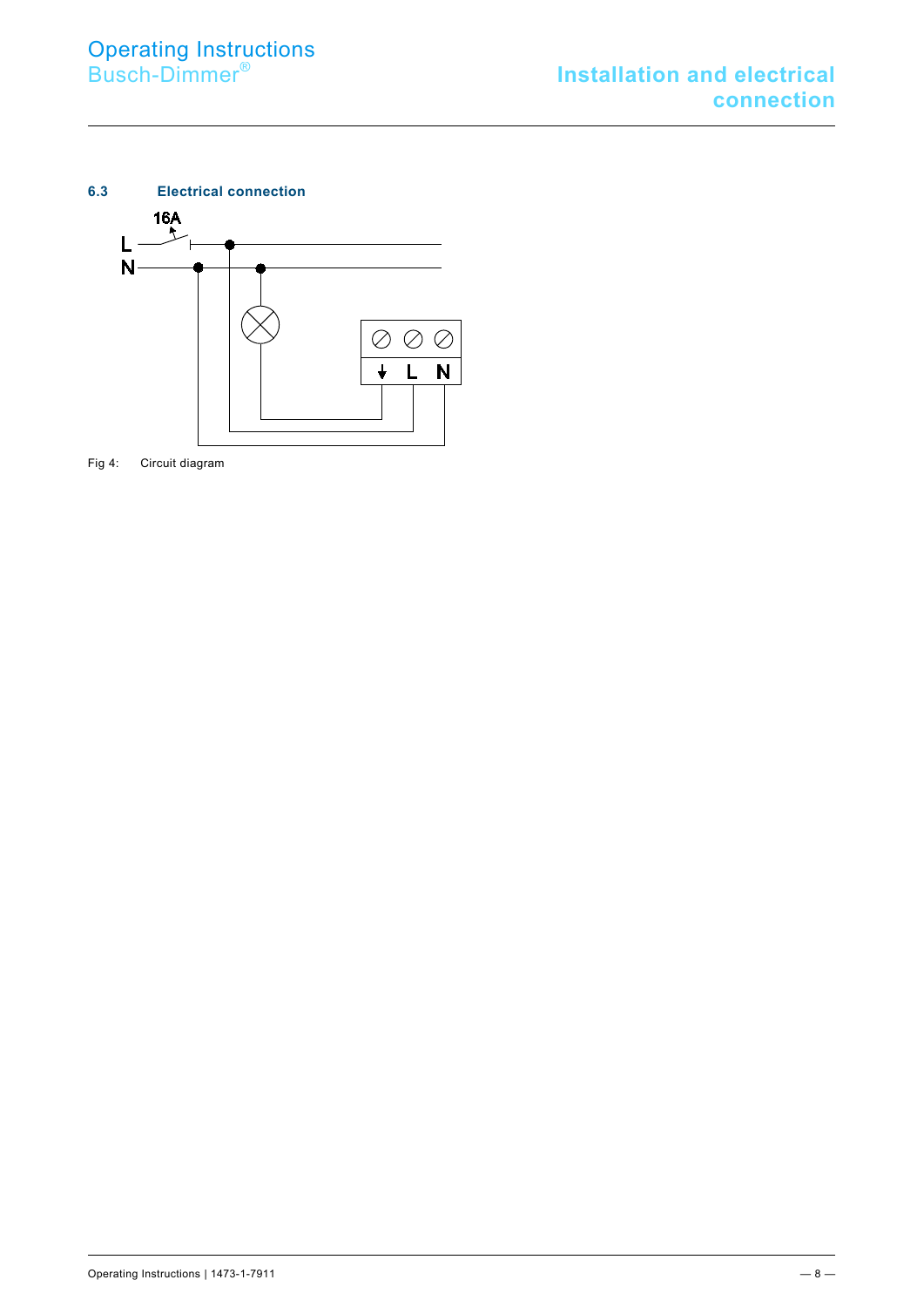# <span id="page-8-0"></span>7 Commissioning



Fig. 5: Setting the twilight value

**1 Trim potentiometer**

**2 Control LED for reaching the switching point**

The twilight value (switching point) is set to the current ambient value by turning the potentiometer (1).



#### **Note**

When adjusting the potentiometer, pay attention to the following points:

- Do not shield the device with your body or with a tool or similar.
- Do not irradiate the device with work lights.<br>• The twilight switch can be adiusted only up
- The twilight switch can be adjusted only up to a maximum ambient brightness of 500 lux. Therefore do not adjust the unit in bright daylight. This would lead to incorrect adjustment values.
- 1. Turn the potentiometer up to the stop in the direction of the "moon".
- 2. Now turn the potentiometer in the direction of the "sun" until the red LED (2) lights up briefly.